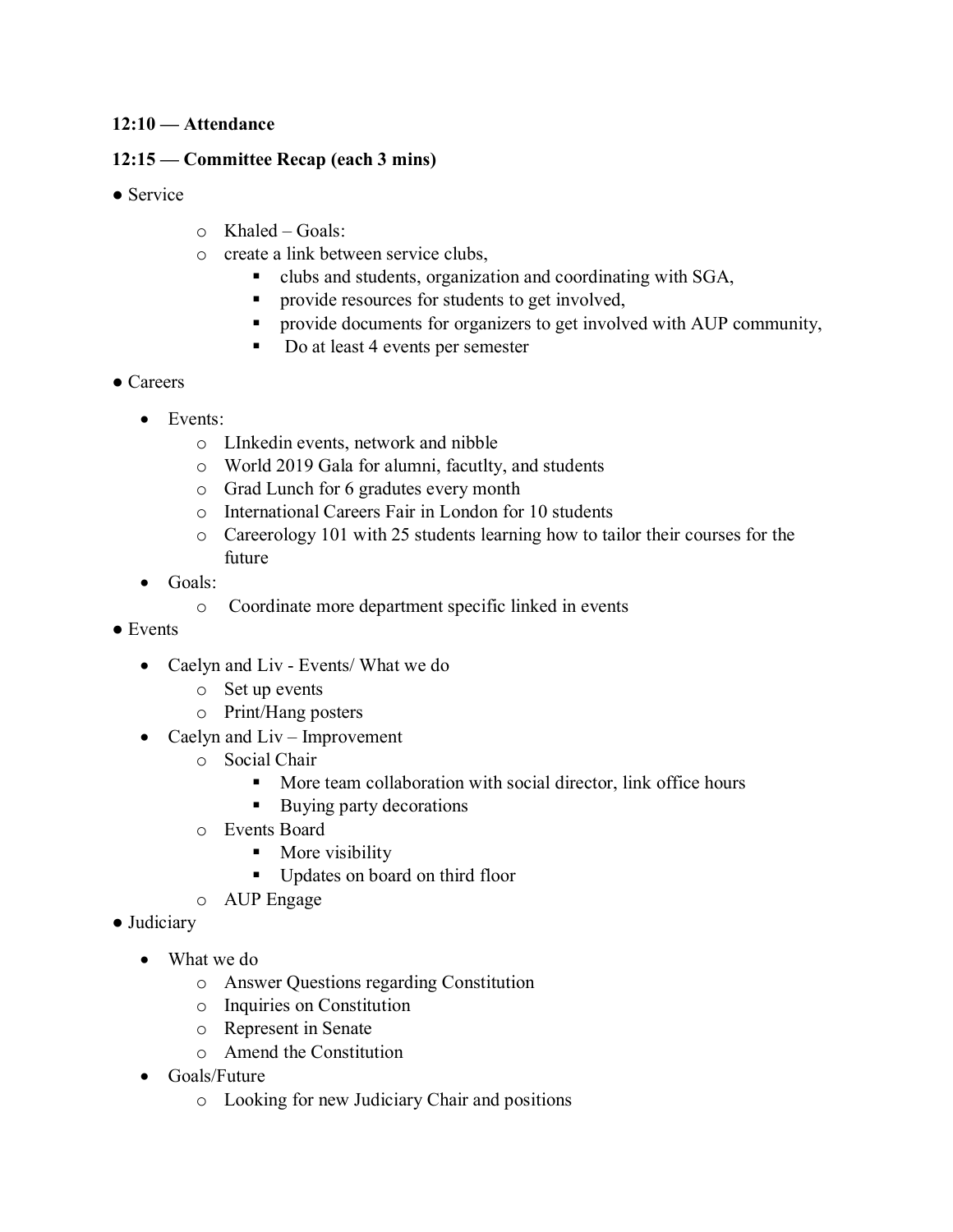- o Mediate disputes with student development
- o Making constitution more clear and concise, easier for senators
- ACC
	- Renata, Chris Amendments for Constitution to help ACC function better
		- o Minutes on budget conversations
		- o Access on AUP Engage for better transparency
		- o

# **12:32 — ACC Budget Presentation**

- GLCA Library of Congress faculty-student research program summer 2019 : 2925 euros
	- GLCA leader speaks about plans for trip to Washington DC
		- o Focus of trip is on how early Arabs assimilate in early America and their identity
		- o Present report to Library Congress on findings and post on ASM
			- Motion to allocate 2925 euros by
			- **Motion Seconded**
			- **Motion Passes**
- Paris Atlantic: 905 euros
	- Marina head of Paris Atlantic speaks
		- $\circ$  Launch Party on Friday Quai (10<sup>th</sup> May, 2019)
		- o Chris "how many expecting?" 100 peopls
			- Motion to allocate 905 euros by Diana
			- Motion Seconded
			- Motion Passes
- Comparative Literature Department: 17.25 euros
	- CL senator speak
		- Motion to allocate 17.25 euros
		- Motion seconded
		- Motion passes
- Alexandra Avena- PIMUN: 96.70 euros
	- Joshua How is this helping our club? I did not receive email
	- Alexandra I emailed to the club for veterans club to benefit from PIMUN
		- Motion to allocate 96.70 euros
		- **■** Motion Fails
- Film Department: 293.92 euros
	- Film Department Rep speak
		- o 30 people expected to attend, party for AUP student film party
			- Motion to allocate 293.92 euros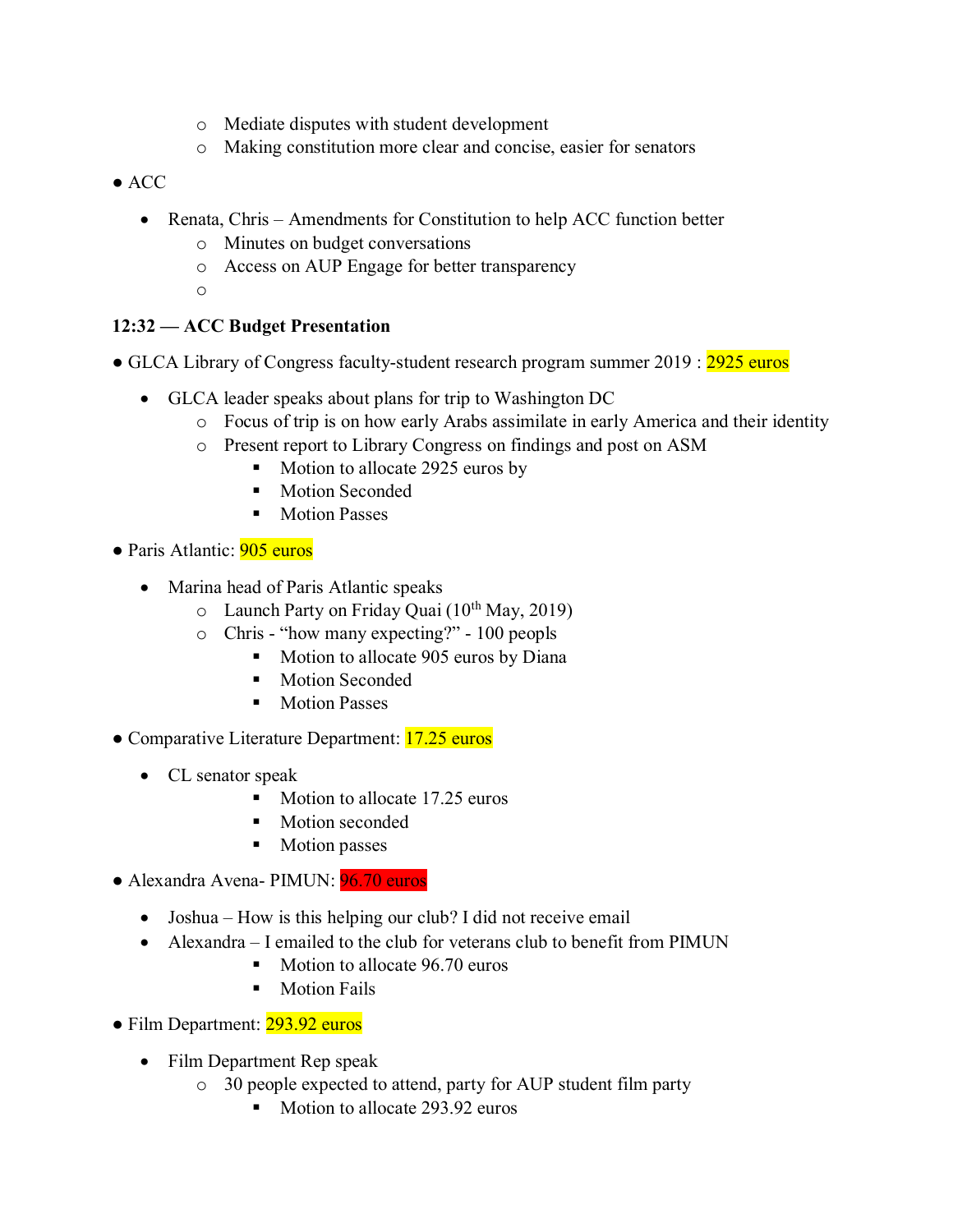- Motions seconded
- Motion passes
- London Academic Trip: 25 euros
	- o Factor in Food costs for faculty
		- Motion to allocate 25 euros
		- Motion seconded
		- Motion passes
- Network and Nibble: 165 euros
	- o Budget for catering
		- Motion to allocate 165 euros
		- Motion seconded
		- Motion Passes
- Network and NIbble: 253 euros
	- o Jamie the event went well, students found value in linkedin profile
		- Motion to allocate 253 euros
		- Motion seconded
		- Motion passes
- Finance Club CFO Talk: 58.72 euros
	- o Nike speaks on behalf of Finance club
		- Motion to allocate 58.72 euros
		- Motion seconded
		- Motion passes

### **12:52 — Constitution Amendments**

- Judiciary committeee speaker speaks
	- o Article
		- Motion to amend amendment
		- Motion seconded
		- Motion passes
	- o Article IV: Committees (1.2)
		- Chris-Motion to amend from semesterly to monthly
		- Motion seconded
		- Motion Passes
			- Motion to Aprrove Amendment
			- Motion Passes
	- o Article IV: Comittees (1.4)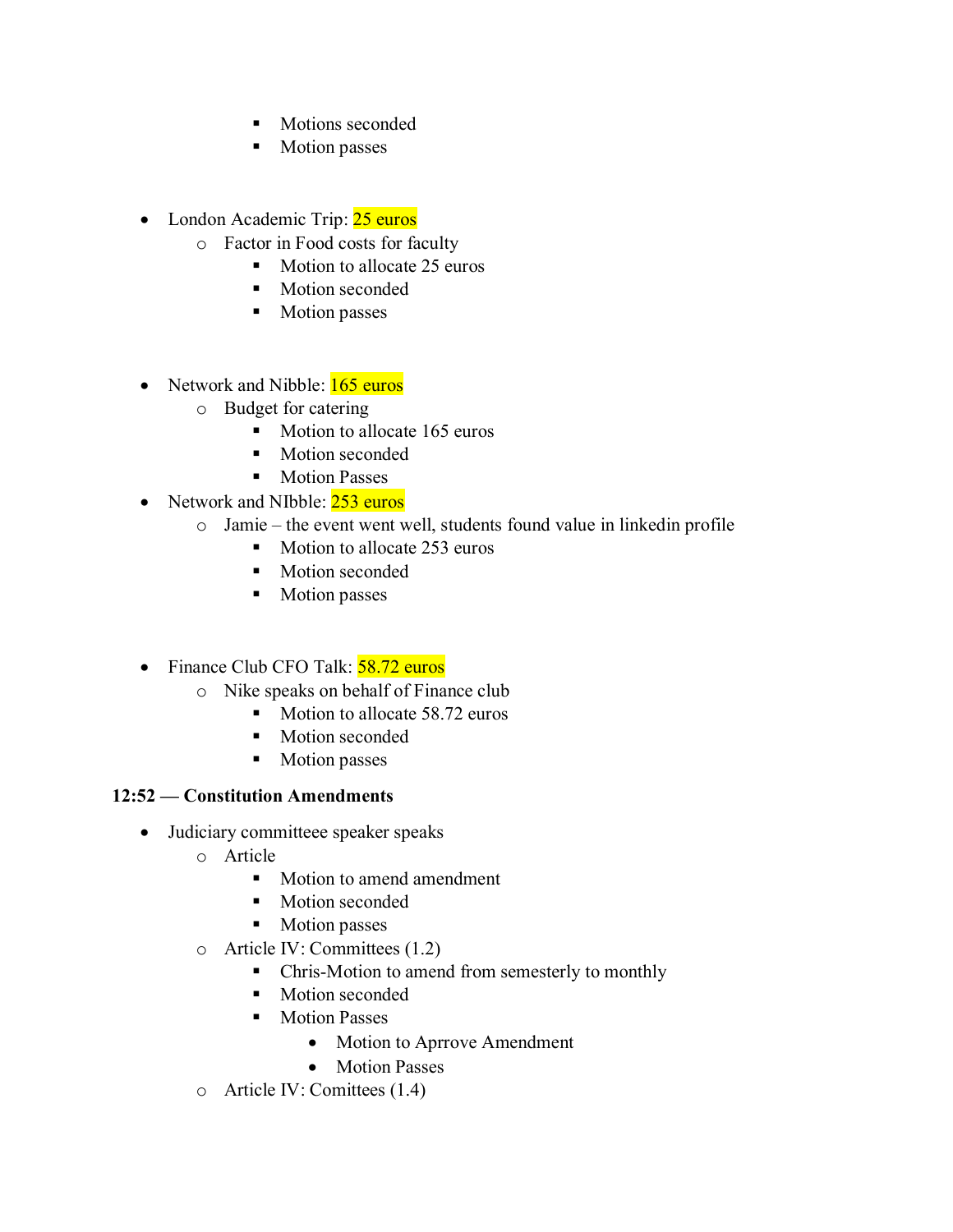- Motion to Approve
- Motion passes
- o Motion to amend Marks name in Article 2.1-2.2
	- Motion seconded
	- Motion passes
		- Safia Concern over separation of Communications committee and events committee
		- Emily Change to tandem not tangent
			- o Motion seconded
			- o Motion passes
		- Chris motion to merge communications under events committee
			- o Motion seconded
			- o Motion passes
- o Article IV: Comittees (2.3-2.4)
	- Motion to Approve
	- Motion seconded
	- Motion passes
- o Article IV: Comittess (2.5-2.6)
	- Motion to separate environmental and service committee
	- $\blacksquare$  Chris call debate
		- Chris "already a lot of changes to committee sturcutre, need to see success before splitting them up especially with new people"
		- Chiara "dont want to spread to thin, already difficult enough to get students involved"
		- Mary "I know people who are dedicated to environment more than service"
		- Chris "clarify ACC's function"
			- o Motion to separate environment and service
			- o Motion fails
	- Motion to approve this amendment
	- Motion seconded
	- Motion passes
- o Article IV (Revised)
	- Motion to approve
	- Motion seconded
	- Motion passes
- o Annex IV ( Revised Cont)
	- Motion to approve
	- Motion seconded
	- Motion passes
- o Article V, Sect.2 Exective Budget
	- Motion to approve
	- Motion seconded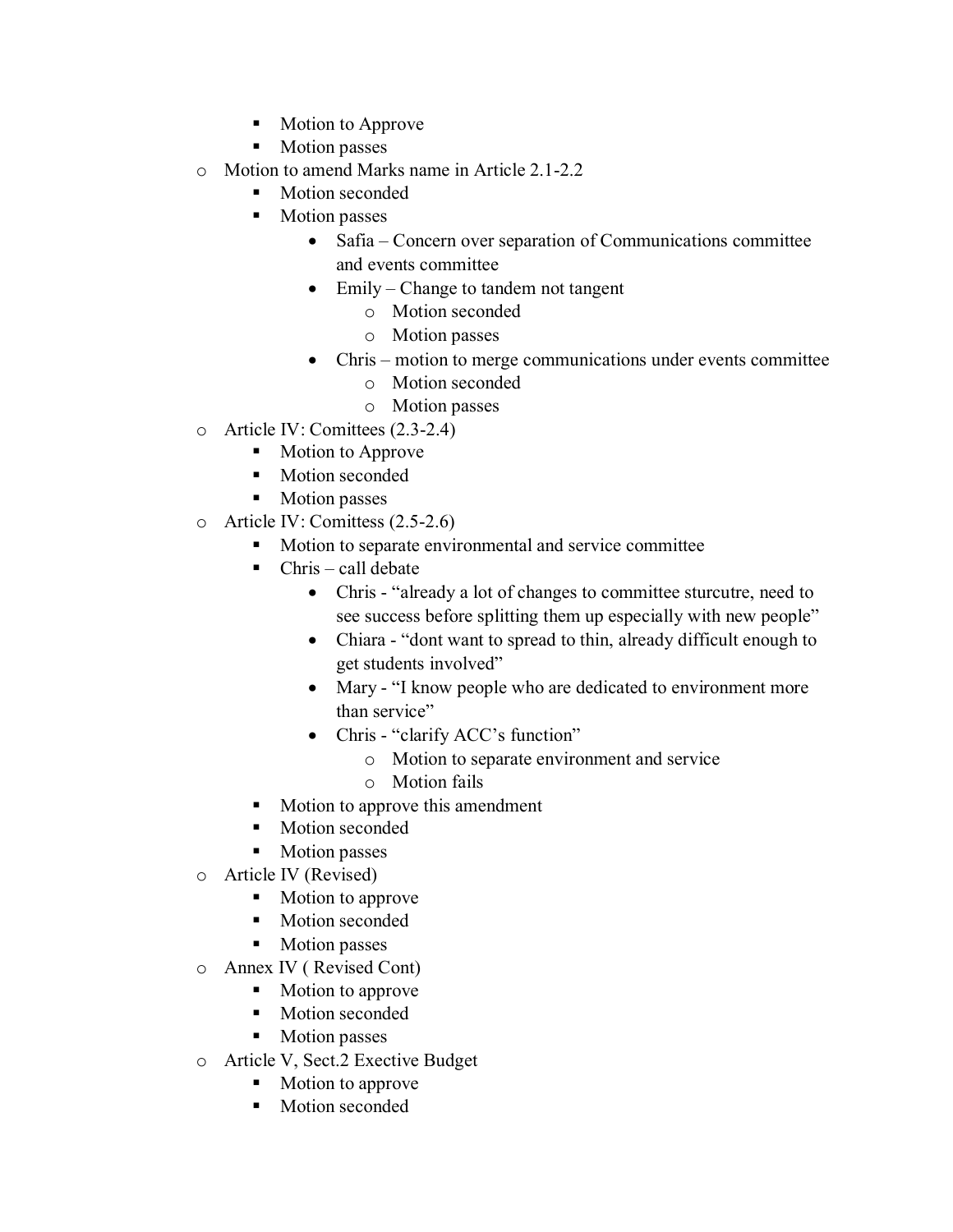- Motion passes
- o Article V Section 3: Senator Budget
	- Motion to approve
	- Motion seconded
	- Motion passes
- o Article V Section 3
	- Motion to approve
	- Motion seconded
	- Motion passes
- o Annex IV, Section 4.6
	- Motion to approve
	- Motion seconded
	- Motion passes
- o Annex VI: The Financial Code
	- Chris Motion to amend section A from 300 euros to 400 euros
		- Motion to amended
		- Motion seconded motion passes
	- Kevin proposal to change to "trip" to "budget requests" to specify, no loopholes
	- $\blacksquare$  Safia keep as trips, add a sentence to clarify trip
	- Motion to approve
	- Motion seconded
	- Motion passes

#### **13:17- Surveys**

**13:17- FOOD**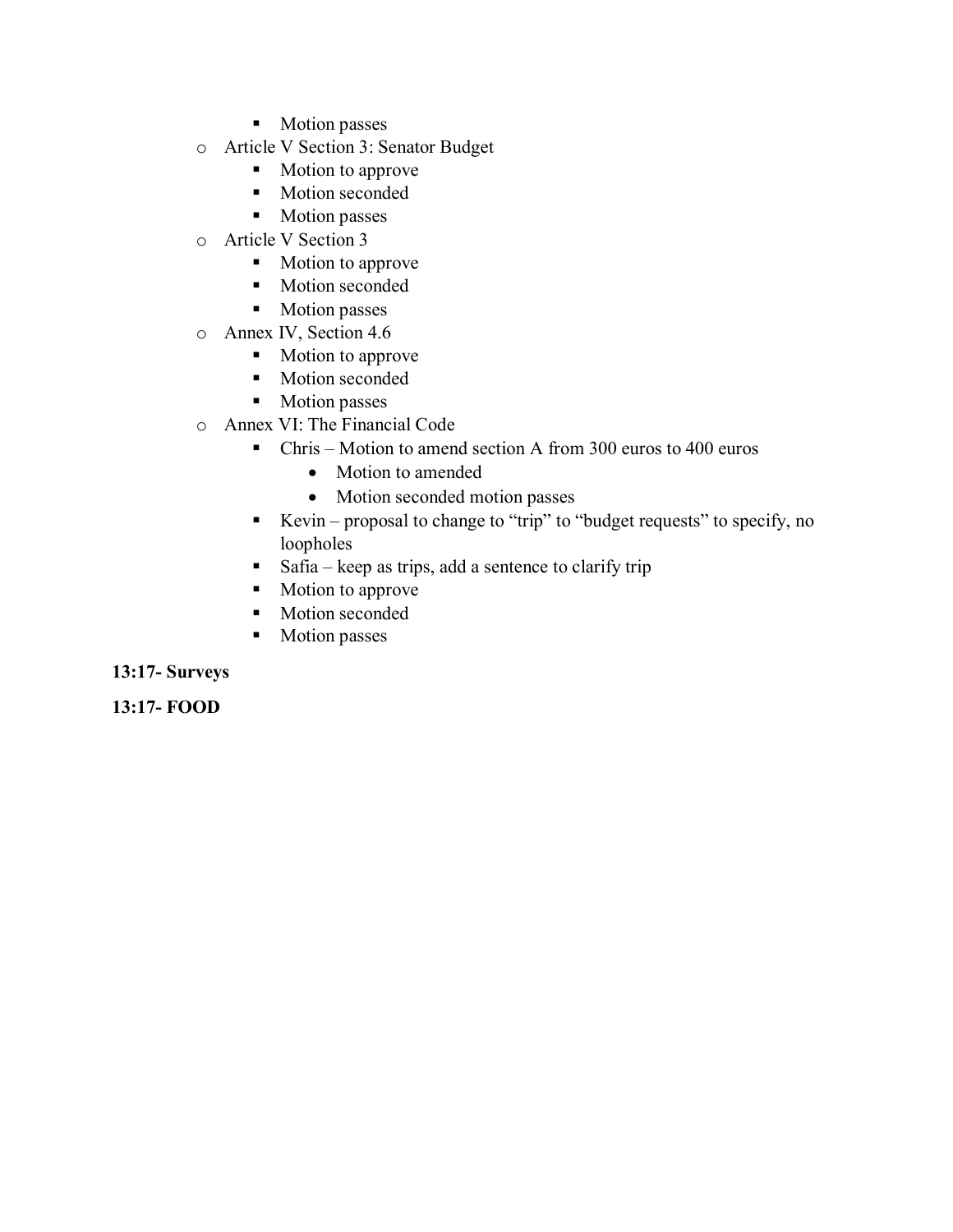# Event Attendance By Event

| <b>Senate Meeting</b>                                               |                |                                                |          |                          |           |  |  |
|---------------------------------------------------------------------|----------------|------------------------------------------------|----------|--------------------------|-----------|--|--|
| <b>Start Date</b>                                                   | 5/8/19         |                                                |          |                          |           |  |  |
| <b>End Date</b>                                                     | 5/8/19         |                                                |          |                          |           |  |  |
| <b>First Name</b>                                                   | Last Name      | Campus Ema Preferred Em Attendance S Marked By |          |                          | Marked On |  |  |
| Oliver                                                              | Henry          | a97341@aup.edu                                 | Attended | Sophia Foers ########### |           |  |  |
| Diana                                                               | <b>Hickox</b>  | a96386@aup.edu                                 | Attended | Sophia Foers ########### |           |  |  |
| Thomas                                                              | Turner         | a100424@aup.edu                                | Attended | Sophia Foers ########### |           |  |  |
| Frances                                                             | Eby            | a98264@aup.edu                                 | Attended | Sophia Foers ########### |           |  |  |
| Jacqueline                                                          | Wegwerth       | a96330@aup.edu                                 | Attended | Sophia Foers ########### |           |  |  |
| Jamie                                                               | Nyqvist        | a96594@aup.edu                                 | Attended | Sophia Foers ########### |           |  |  |
| Hussain                                                             | Al Ibrahim     | a97355@aup.edu                                 | Attended | Sophia Foers ########### |           |  |  |
| Rebecca                                                             | Herr           | a98177@aup.edu                                 | Attended | Sophia Foers ########### |           |  |  |
| Olivia                                                              | Jenkins        | a98284@aup.edu                                 | Attended | Sophia Foers ##########  |           |  |  |
| Zhaohan                                                             | Shen           | a98436@aup.edu                                 | Attended | Sophia Foers ########### |           |  |  |
| Patrick                                                             | <b>Nizio</b>   | a96360@aup.edu                                 | Attended | Sophia Foers ########### |           |  |  |
| Sophia                                                              | Scalzo         | a102821@aup.edu                                | Attended | Sophia Foers ########### |           |  |  |
| Camilla                                                             | Carlesi        | a102472@aup.edu                                | Attended | Sophia Foers ##########  |           |  |  |
| <b>Nike</b>                                                         | Hartmann       | a101168@aup.edu                                | Attended | Sophia Foers ########### |           |  |  |
| Evan                                                                | Floyd          | a99340@aup.edu                                 | Attended | Sophia Foers ########### |           |  |  |
| Vera                                                                | Jonsdottir     | a99884@aup.edu                                 | Attended | Sophia Foers ########### |           |  |  |
| Caelin                                                              | Paterson       | a99292@aup.edu                                 | Attended | Sophia Foers ########### |           |  |  |
| Miranda                                                             | Vickery        | a100365@aup.edu                                | Attended | Sophia Foers ########### |           |  |  |
| Alexandra                                                           | Lane           | a99836@aup.edu                                 | Attended | Sophia Foers ########### |           |  |  |
| Courtney Dar Kelley                                                 |                | a93764@aup.edu                                 | Attended | Sophia Foers ########### |           |  |  |
| Margarita                                                           | Valldejuly     | a96642@aup.edu                                 | Attended | Sophia Foers ########### |           |  |  |
| Chiara                                                              | Amor           | a96565@aup.edu                                 | Attended | Sophia Foers ########### |           |  |  |
| Jonathan                                                            | <b>Morales</b> | a94190@aup.edu                                 | Attended | Sophia Foers ########### |           |  |  |
| Electra                                                             | Reihel         | a95015@aup.edu                                 | Attended | Sophia Foers ########### |           |  |  |
| Mary                                                                | Layman         | a97770@aup.edu                                 | Attended | Sophia Foers ########### |           |  |  |
| Renee                                                               | Walton         | a102444@aup.edu                                | Attended | Sophia Foers ########### |           |  |  |
| Emily                                                               | Ide            | a99735@aup.edu                                 | Attended | Sophia Foers ##########  |           |  |  |
| Marina                                                              |                | Franvßolin B a96583@aup.edu                    | Attended | Sophia Foers ########### |           |  |  |
| Alessandra                                                          | Campbell       | a97423@aup.edu                                 | Attended | Sophia Foers ########### |           |  |  |
| Mohammad Jabur                                                      |                | a95576@aup.edu                                 | Attended | Sophia Foers ##########  |           |  |  |
| Renata                                                              | Fabre          | a100724@aup.edu                                | Attended | Sophia Foers ########### |           |  |  |
| Joshua                                                              | Alston         | a99128@aup.edu                                 | Attended | Sophia Foers ########### |           |  |  |
| Alexandra                                                           | Avena          | a101309@aup.edu                                | Attended | Sophia Foers ##########  |           |  |  |
| Sophia Foers ##########<br>Unrecognized User<br>a95358@aut Attended |                |                                                |          |                          |           |  |  |
| Cody                                                                | Mannick        | a101008@aup.edu                                | Attended | Sophia Foers ########### |           |  |  |
| Nicole                                                              | Curren         | a99327@aup.edu                                 | Attended | Sophia Foers ########### |           |  |  |
| Quinn                                                               | Chesser        | a94335@aup.edu                                 | Attended | Sophia Foers ##########  |           |  |  |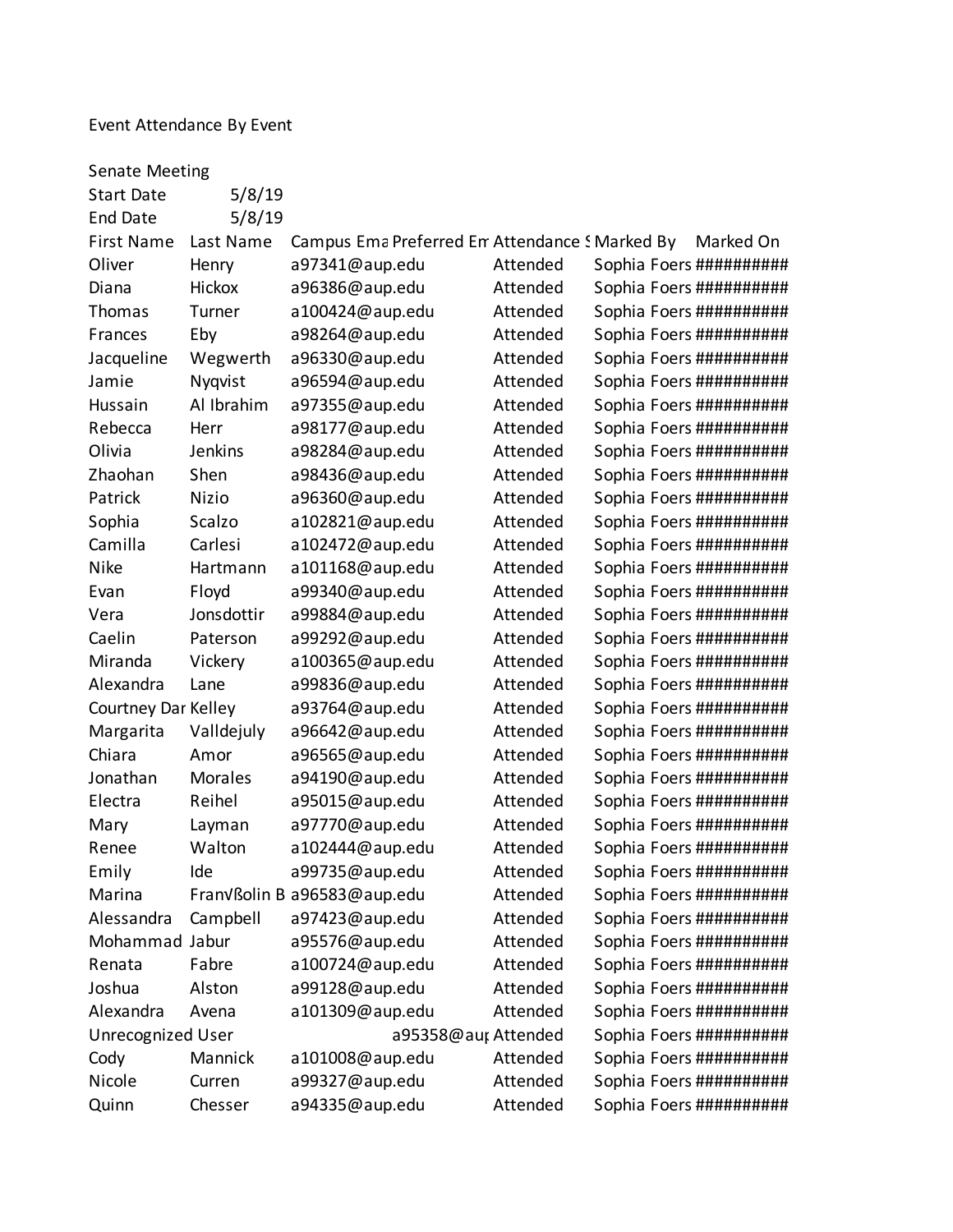Alfio Lococo a98597@aup.edu Attended Sophia Foers ###########